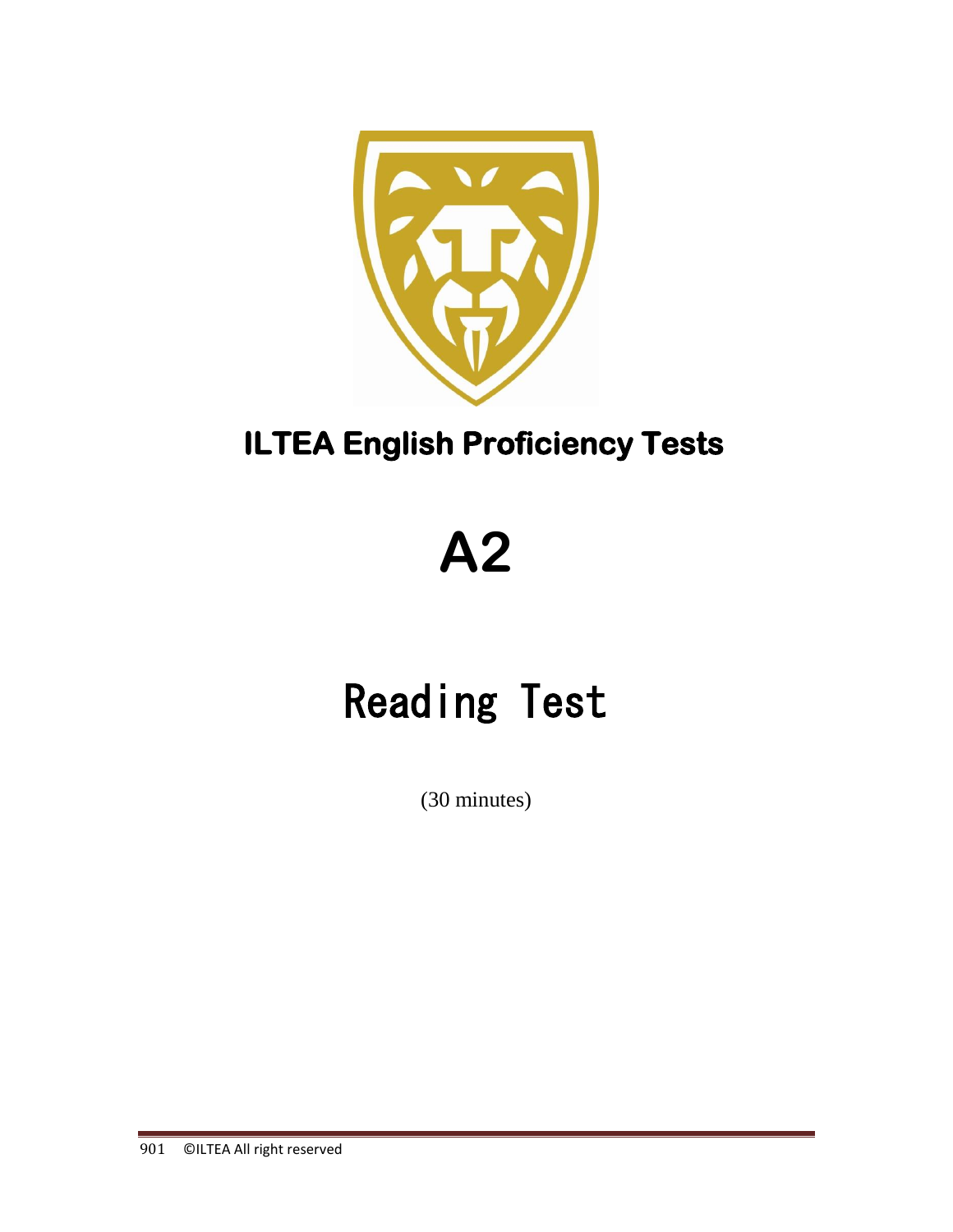# **A2** 初級測驗說明

一、ILTEA English Proficiency Tests (簡稱 ILTEA 國際英檢)。 依教育部台社(一)字第 0990119758 號書函, 公告「ILTEA 國際英檢」與國際標準 CEF 之對照, 以供機關學校對照參考。本測驗除作為學校英語 評量標準外,亦列為符合公務人員英語檢測標準 之一。

|                | 國際 CEF 標準 | ILTEA 國際英檢 |
|----------------|-----------|------------|
| C <sub>2</sub> | (精通級)     | C2 優級      |
| C <sub>1</sub> | (流利級)     | C1 高級      |
| <b>B2</b>      | (高階級)     | B2 中高級     |
| B 1            | (進階級)     | B1 中級      |
| A <sub>2</sub> | (基礎級)     | A2 初級      |

- 二、聽力、閱讀測驗二科測驗時間約 1 小時。 通過標準為每科達 60 分以上。
- 三、題型:題材完全取擷日常生活事物,減少複雜文法結構句型及字彙。

| 【閱讀測驗】<br>共32題,全部是單選題,作答時間30分鐘。 |  |                                      |  |  |  |
|---------------------------------|--|--------------------------------------|--|--|--|
|                                 |  | Part 1 10題 選出標誌內文字敘述與題目的意思相吻合        |  |  |  |
|                                 |  | part 2 5題 辨認關鍵字,根據句子敘述,選出一個最適合題意的字或詞 |  |  |  |
|                                 |  | part 3 5題 兩人簡單的對話,選出最適合回應的句子         |  |  |  |
|                                 |  | part 4 5題 選出最適合的句子來完成兩人的對話           |  |  |  |
|                                 |  | part 5 7題 閱讀理解一篇短文,根據相關問題,選出適合答案     |  |  |  |

| 【聽力測驗】 |            |                                    |
|--------|------------|------------------------------------|
|        |            | 共25題,全部是單選題,每題播出2次,作答時間約30分鐘。      |
|        |            | Part 1 5題 簡短問答,依每題問話,選出正確的回答       |
|        |            | part 2 5題 選擇與配對題,從簡短對話中,辨識連結出正確的答案 |
|        | part 3 5 題 | 聽解一段兩人的對話,從對話中選出每個問題的正確答案          |
|        | part 4 5 题 | 聽解一段兩人的對話,從對話中選出每個問題的正確答案          |
|        |            | part 5 5題 短文聽解, 有5個問題, 選出每個問題的正確答案 |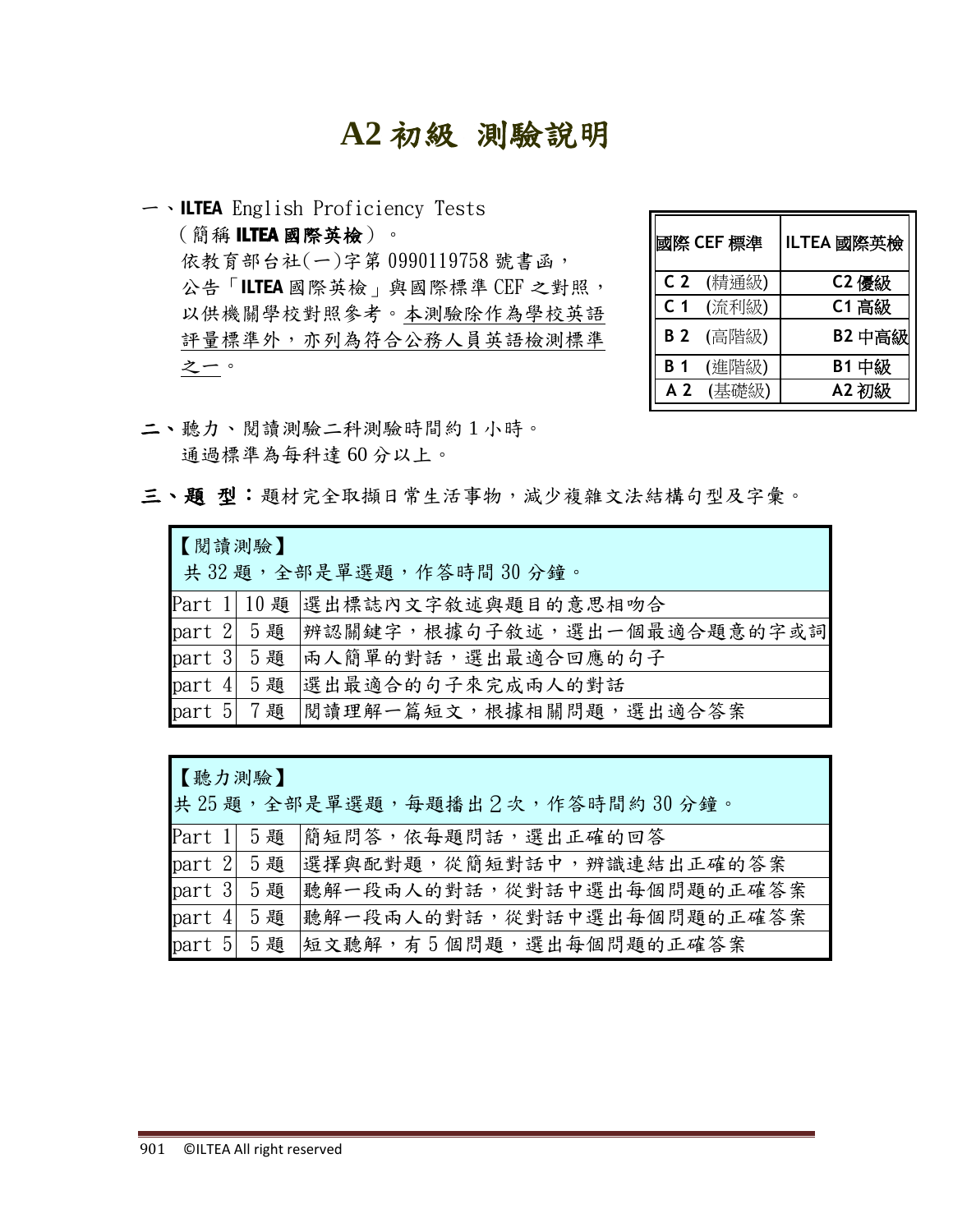#### **QUESTIONS 1 - 5**

**Where can you see these notices? For questions 1 - 5, mark A, B or C on the answer sheet.**

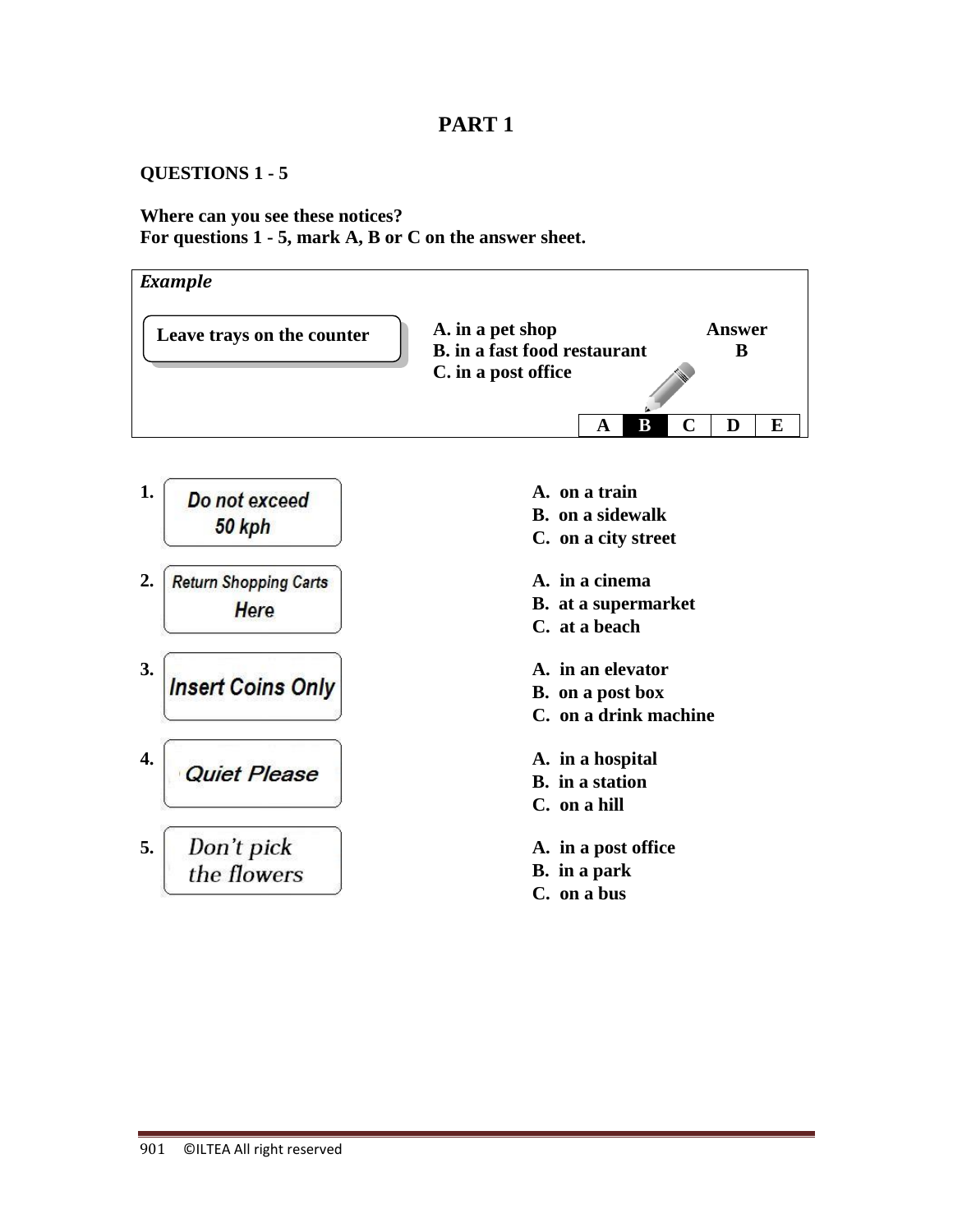### **QUESTIONS 6 - 10**

### **Which notice (A - E) says this (6 - 10)? For questions 6 - 10, mark the correct letter A – E on the answer sheet.**

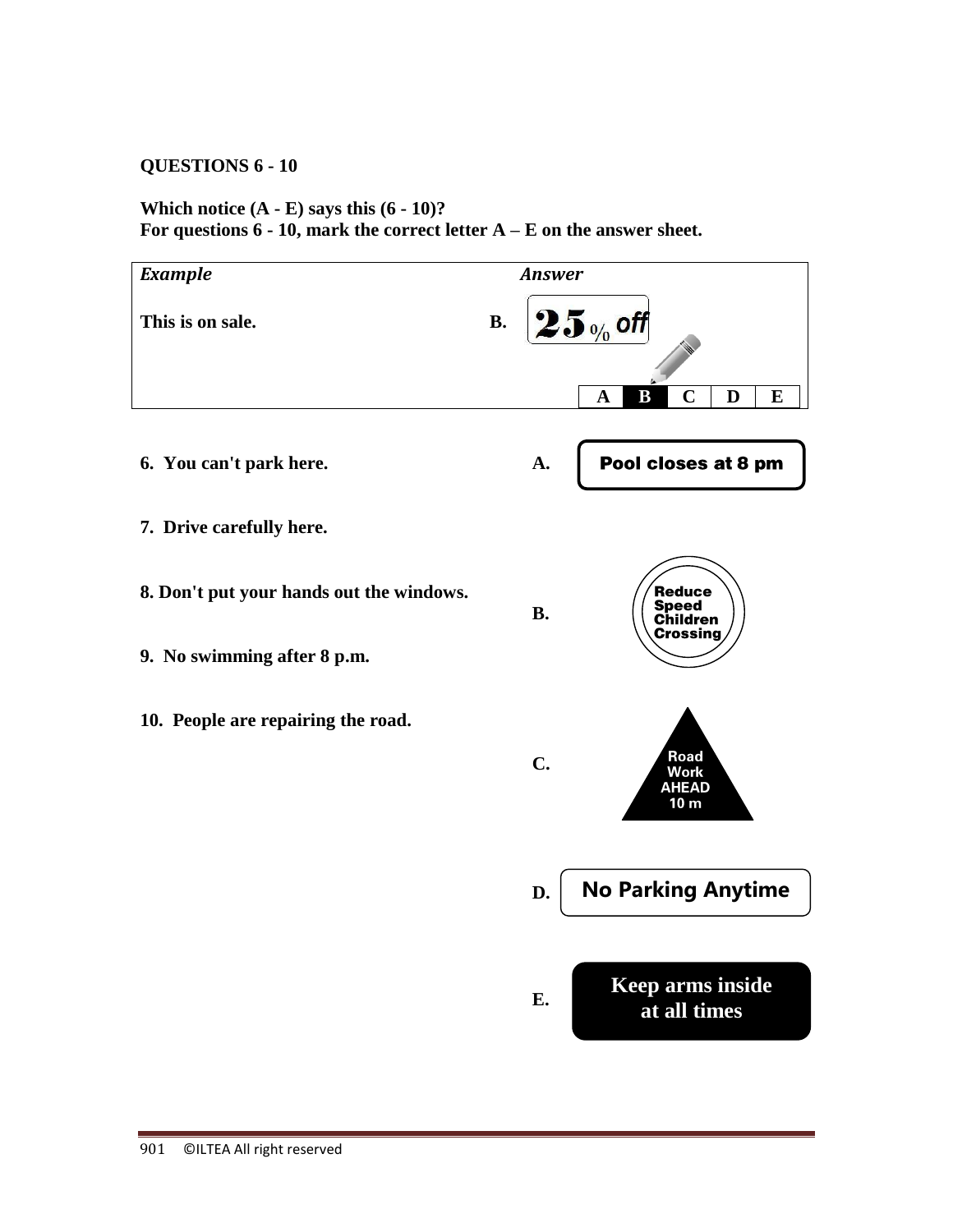### **QUESTIONS 11 - 15**

**Read the descriptions (11 - 15) of some things people carry with them. What is the name (A - E) of each one? For questions 11 - 15, mark the correct letter A – E on the answer sheet.**

| <b>Example</b>               | <b>Answer</b>    |
|------------------------------|------------------|
| Something to carry money in. | <b>B.</b> Wallet |
|                              | B<br>E<br>A      |

| 11. You carry books in this.              | A. dollar bills  |
|-------------------------------------------|------------------|
| 12. Paper money.                          | <b>B.</b> tissue |
| 13. A thing to talk to other people with. | C. coins         |
| 14. You use this to wipe your nose.       | D. cell phone    |
| 15. Money that is made of metal.          | E. book bag      |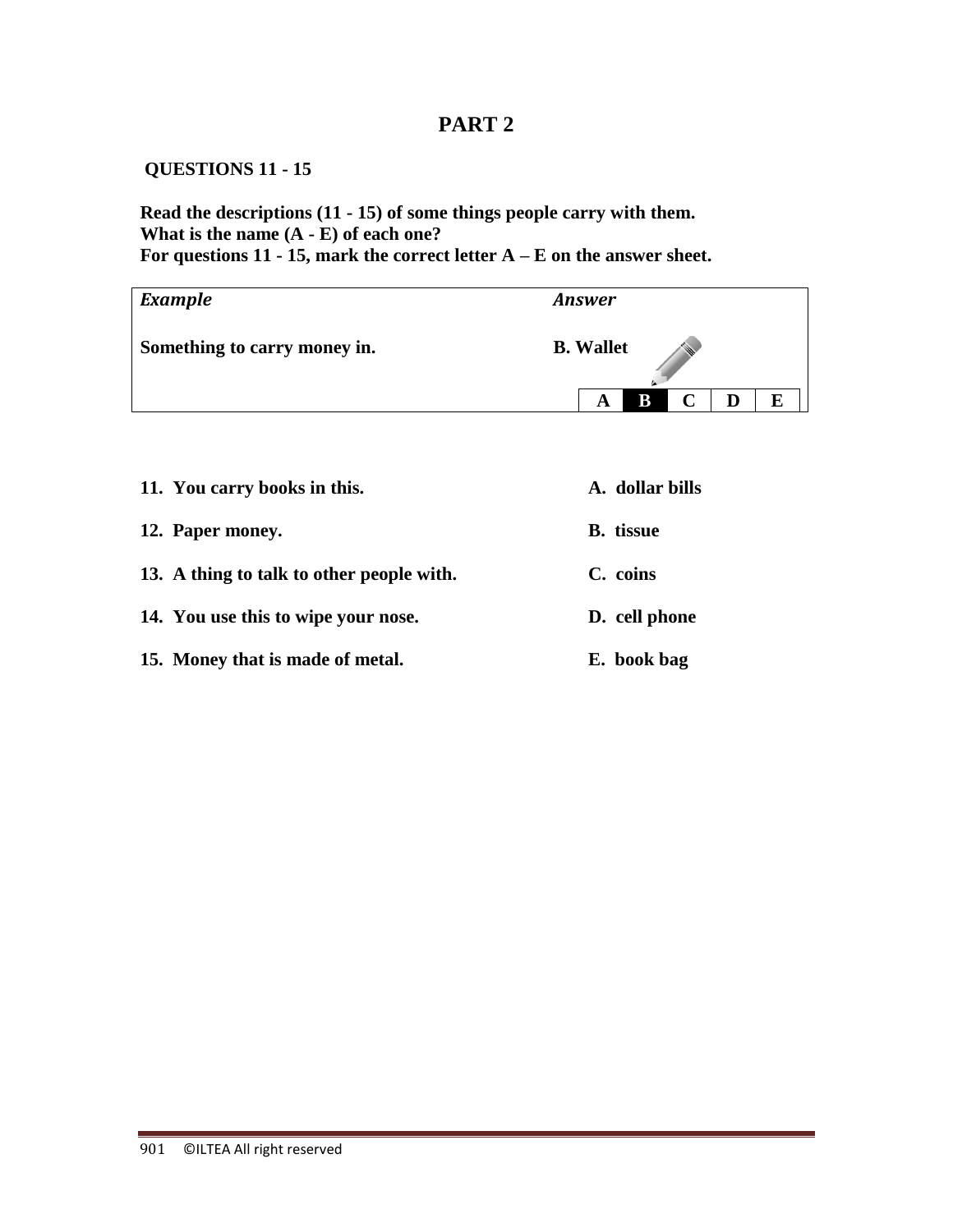# **QUESTIONS 16 – 20**

# **Complete the five conversations.**

**For questions 16 – 20, mark A, B or C on the answer sheet.**

| <b>Example</b>                             |                                                     |             |  |  |
|--------------------------------------------|-----------------------------------------------------|-------------|--|--|
| How many students are there in your class? | A. History<br><b>B.</b> Thirty-five<br>C. 9 o'clock | Answer<br>В |  |  |
|                                            | В<br>A                                              | E<br>D      |  |  |

| 16. Jim starts a new job tomorrow. | A. How long?           |
|------------------------------------|------------------------|
|                                    | <b>B.</b> Where?       |
|                                    | C. How much?           |
| 17. You shouldn't swim alone.      | A. Why not?            |
|                                    | <b>B.</b> When?        |
|                                    | C. Is she here?        |
| 18. Do you like chocolate?         | A. Yes, very much.     |
|                                    | <b>B.</b> On Tuesdays. |
|                                    | C. Yes, twice a day.   |
| 19. Can you play the guitar?       | A. Yesterday.          |
|                                    | B. No, I can't.        |
|                                    | C. He's not here.      |
| 20. I like soccer.                 | A. I do, too.          |
|                                    | B. I will, too.        |
|                                    | C. It does, too.       |
|                                    |                        |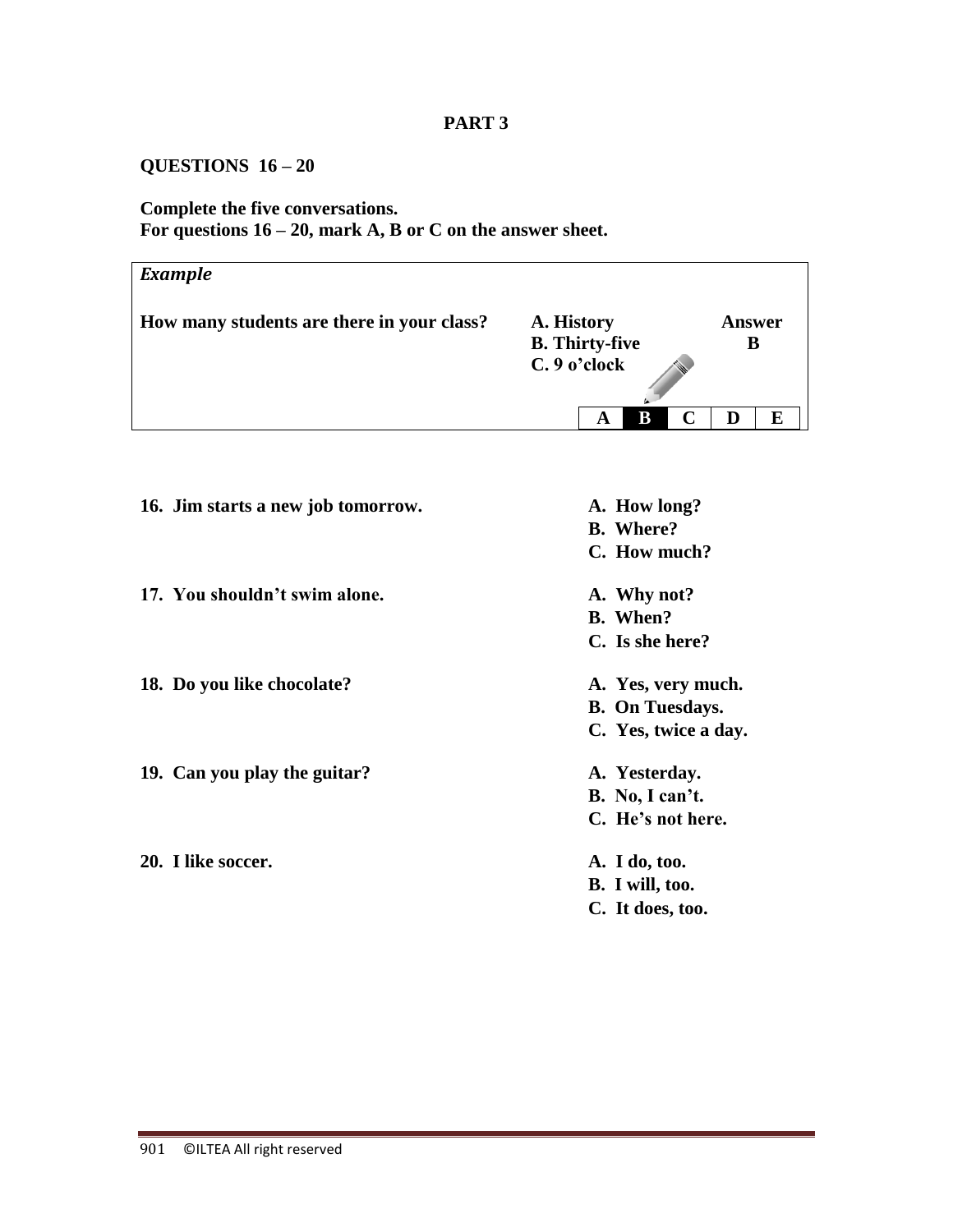### **QUESTIONS 21 – 25**

#### **Complete the conversation between two classmates. What does Linda say to Adam? For questions 21 – 25, mark the correct letter A – E on the answer sheet.**

| <b>Example</b>                       | <b>Answer</b>            |
|--------------------------------------|--------------------------|
| Adam: Good morning, Linda.<br>Linda: | <b>B. Morning, Adam.</b> |
|                                      | B<br>E<br>D<br>A         |

- Adam: I'm really hungry. A. The sandwiches are good.
- **Linda: 21. \_\_\_\_\_\_\_\_\_\_\_\_\_ B. The cafeteria is still open.**
- **Adam: I didn't have time for breakfast. C. You should eat breakfast.**
- **Linda: 22. \_\_\_\_\_\_\_\_\_\_\_\_\_ D. Why?**
- 
- **Linda: 23. \_\_\_\_\_\_\_\_\_\_\_\_\_**
- **Adam: Great, let's go.**
- **Linda: 24. \_\_\_\_\_\_\_\_\_\_\_\_\_**
- **Adam: I don't know.**
- **Linda: 25. \_\_\_\_\_\_\_\_\_\_\_\_\_**
- **Adam: Okay, I'll have a ham sandwich then.**

901 © ILTEA All right reserved

- 
- 
- 
- 
- **Adam: Yes, I know. E. What do you want?**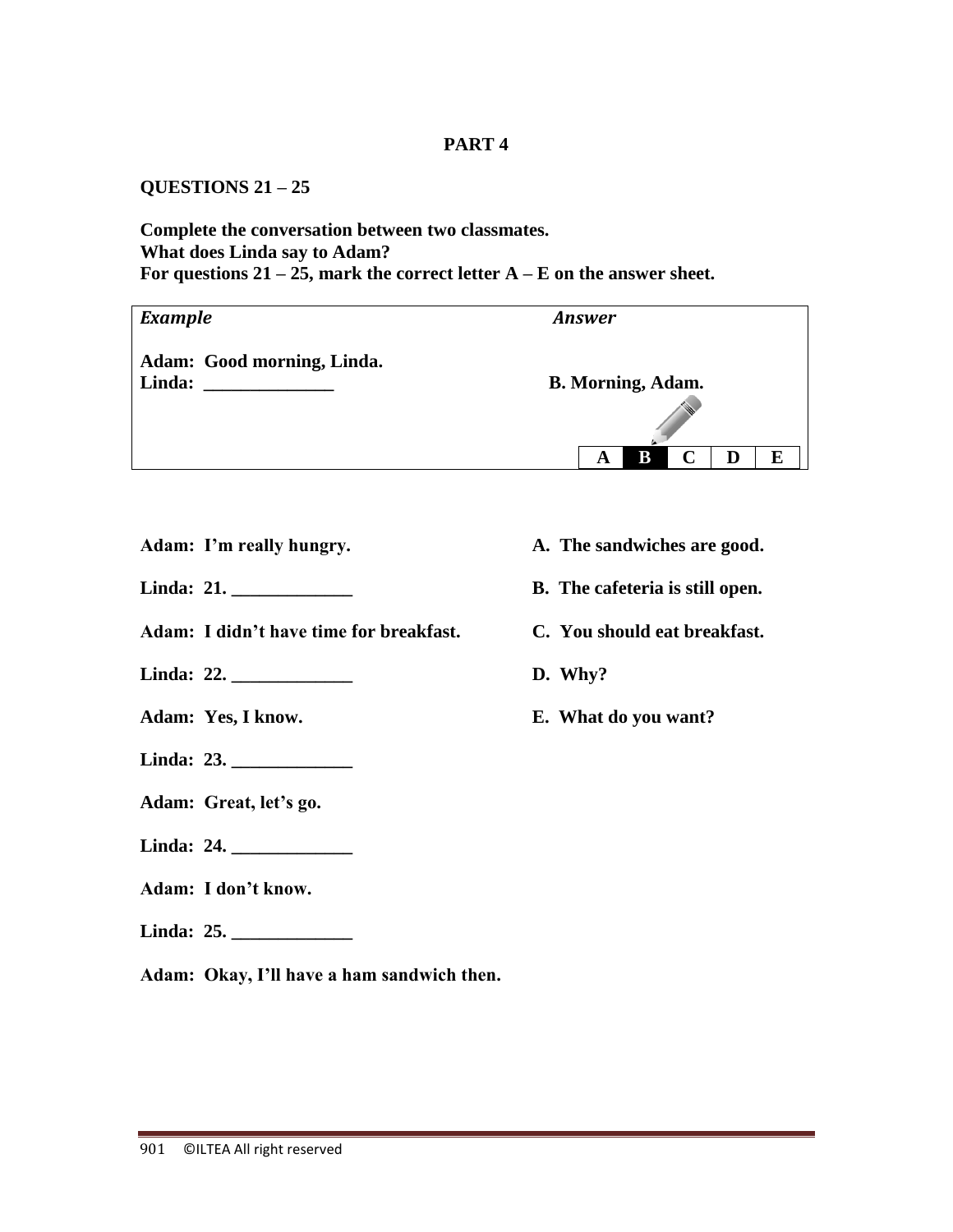**QUESTIONS 26 – 32**

**Read the story about Ethan and then answer the questions. For questions 26 – 32, mark the correct letter A, B or C on the answer sheet.**

## ETHAN'S STORY

When Ethan left home at the age of eighteen, his grandfather gave him \$750 to help him. Most of Ethan's friends took jobs at a car factory, but Ethan used his grandfather's money to buy a guitar. He traveled to big cities and played his guitar on the street. People passing by would throw money into Ethan's guitar case.

At first, his family didn't want Ethan to travel and play music on the street. His family thought that he should work in a factory instead. They hoped that one day he could save enough money to buy a house. But Ethan continued to travel to big cities and play music on the street. After a few months, Ethan was asked to play at a concert in one of the big cities. He met a famous band and they asked him to join them.

After one year, Ethan was travelling around the world with the famous band. He was making millions of dollars and having a lot of fun. He was so popular that he had to get someone to help answer all the letters people sent to him.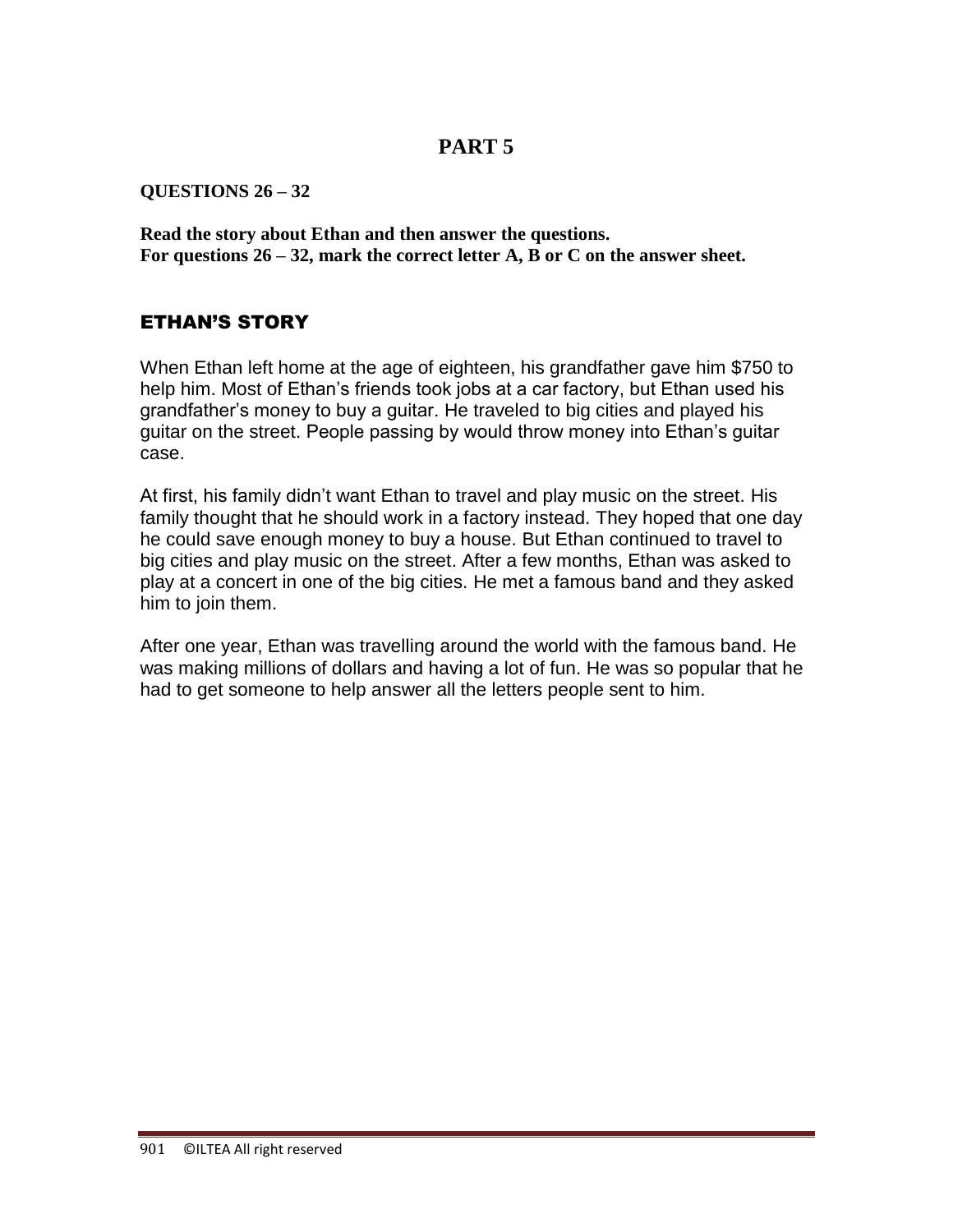# *Example*

| How old was Ethan when he left home? | A. 17       |   |   | Answer |  |  |
|--------------------------------------|-------------|---|---|--------|--|--|
|                                      | <b>B.18</b> |   |   |        |  |  |
|                                      | C.16        |   |   |        |  |  |
|                                      |             | A | B |        |  |  |

| 26. Why did his grandfather give Ethan money?      | A. Ethan asked for it.<br>B. To help him.<br>C. He owed it to Ethan.                            |
|----------------------------------------------------|-------------------------------------------------------------------------------------------------|
| 27. After he left home, Ethan                      | A. worked in a factory.<br><b>B.</b> went to college.<br>C. played his guitar on the<br>street. |
| 28. Why did Ethan play music on the street?        | A. He was poor.<br><b>B.</b> He wanted to travel.<br>C. He was hungry.                          |
| 29. When Ethan left home, his family wanted him to | A. work in a factory.<br>B. go to college.<br>C. get married.                                   |
| 30. Ethan played music on the streets in           | A. small towns.<br><b>B.</b> poor countries.<br>C. big cities.                                  |
| 31. After a few months Ethan was asked to          | A. play in a concert.<br>B. stop playing in big cities.<br>C. buy a house.                      |
| 32. After one year Ethan was making                | A. thousands of dollars.<br><b>B.</b> millions of dollars.<br>C. a lot of new friends.          |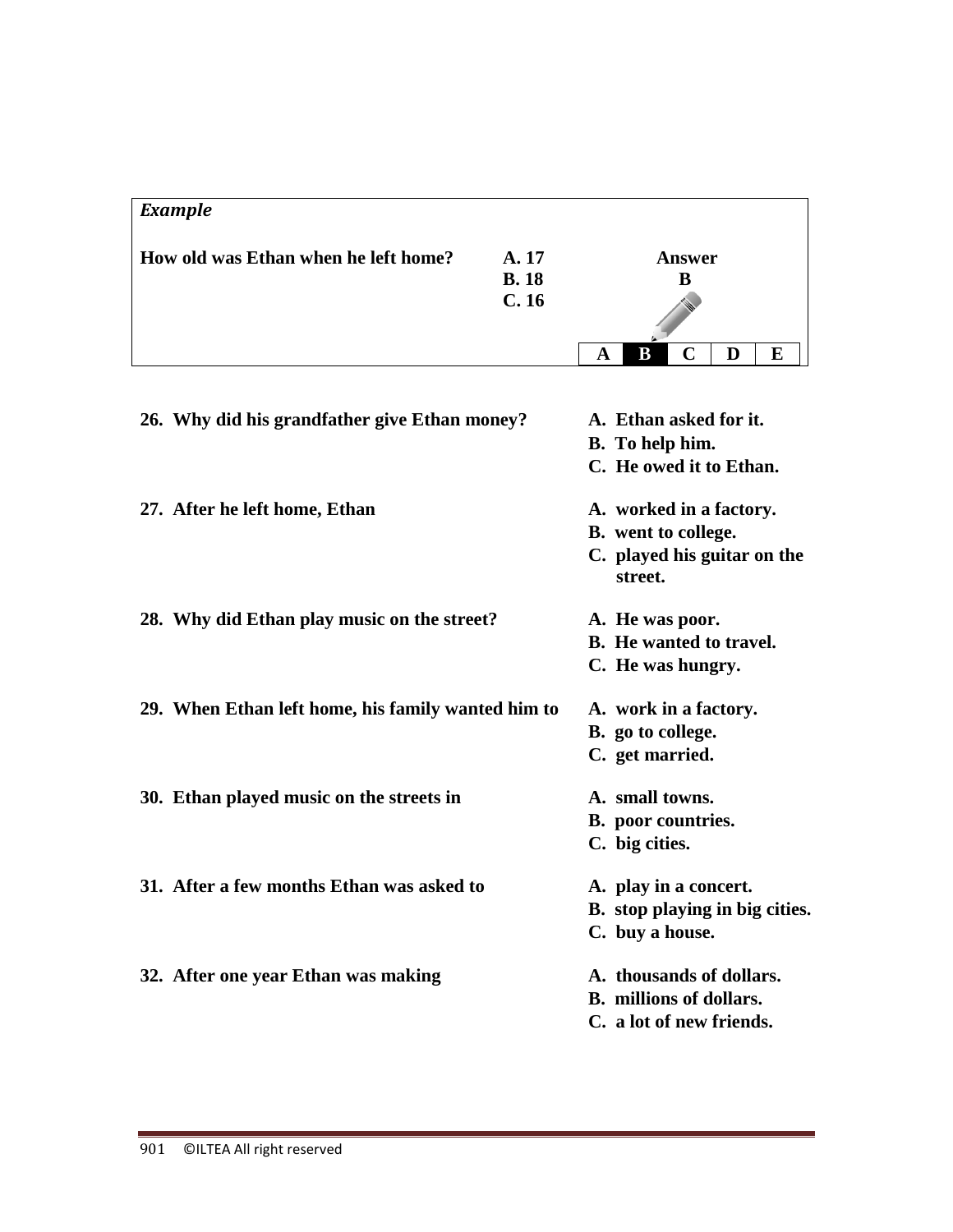

# **ILTEA English Proficiency Tests**

# **A2**

# Listening Test

(approximately 25 minutes)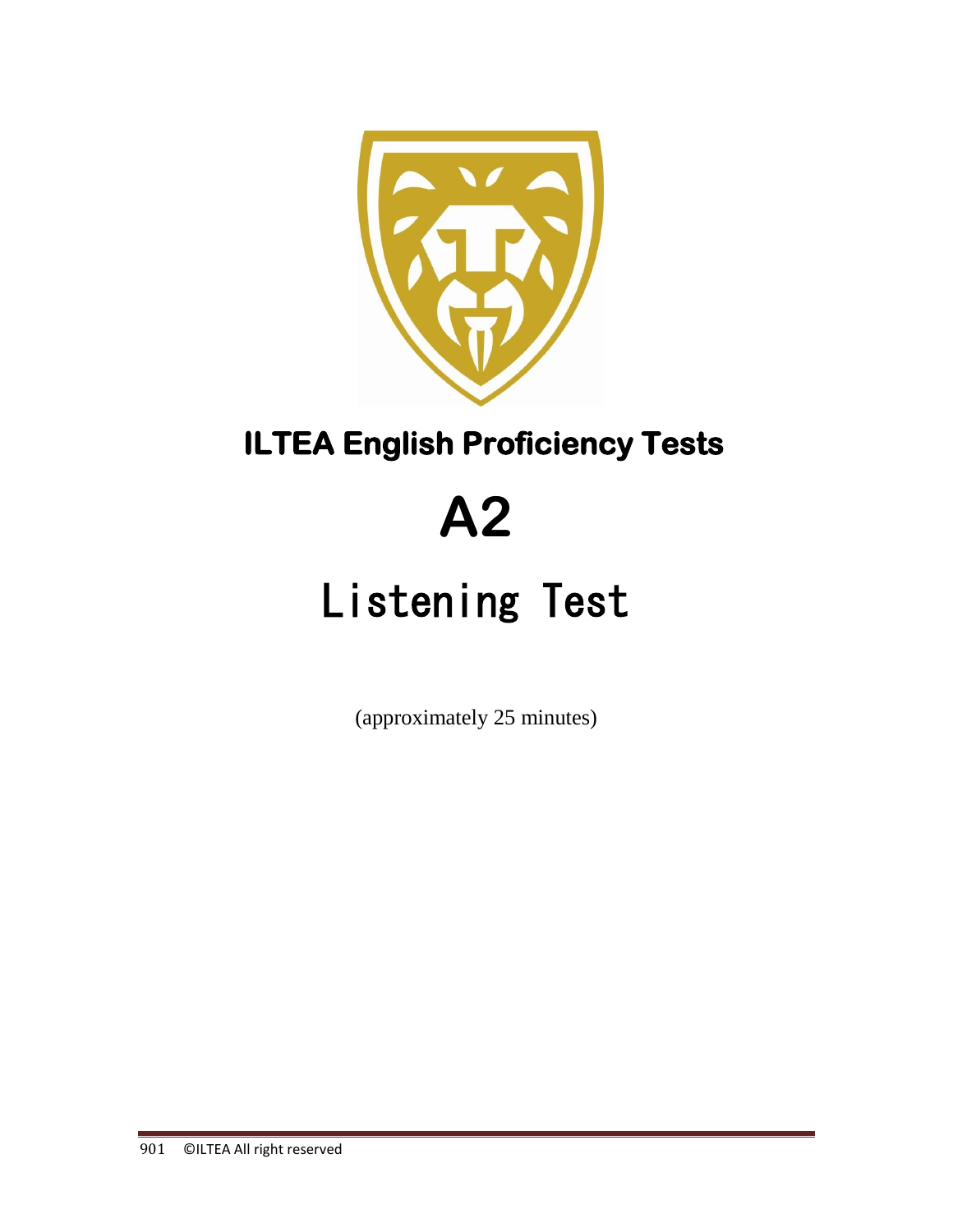### **QUESTIONS 1 – 5**

### **You will hear five short conversations. You will hear each conversation twice. There is one question for each conversation. For questions 1 – 5, choose one answer for each question.**

| <b>Example</b> |                                         |                                                                            |             |                              |                         |   |   |
|----------------|-----------------------------------------|----------------------------------------------------------------------------|-------------|------------------------------|-------------------------|---|---|
|                | How many people were at the meeting?    | A. 12<br><b>B.30</b><br>C.20                                               |             | <b>Answer</b><br>$\mathbf C$ |                         |   |   |
|                |                                         |                                                                            | $\mathbf A$ | B                            | $\overline{\mathbf{C}}$ | D | E |
|                | 1. How will John get to work?           | A. Car<br><b>B.</b> Bus<br>C. Taxi                                         |             |                              |                         |   |   |
|                | 2. Where are the earrings?              | A. on the table in the kitchen<br><b>B.</b> under the TV<br>C. on the desk |             |                              |                         |   |   |
|                | 3. When will the museum open on Monday? | A. 9:00 a.m.<br>B. 9:30 a.m.<br>C. 10:00 a.m.                              |             |                              |                         |   |   |
|                | 4. Which dish do they buy?              | A. the round one<br><b>B.</b> the square one<br>C. the triangle one        |             |                              |                         |   |   |
|                | 5. When's Peter's graduation ceremony?  | <b>A.</b> 14 June<br><b>B.</b> 15 June<br><b>C.</b> 24 June                |             |                              |                         |   |   |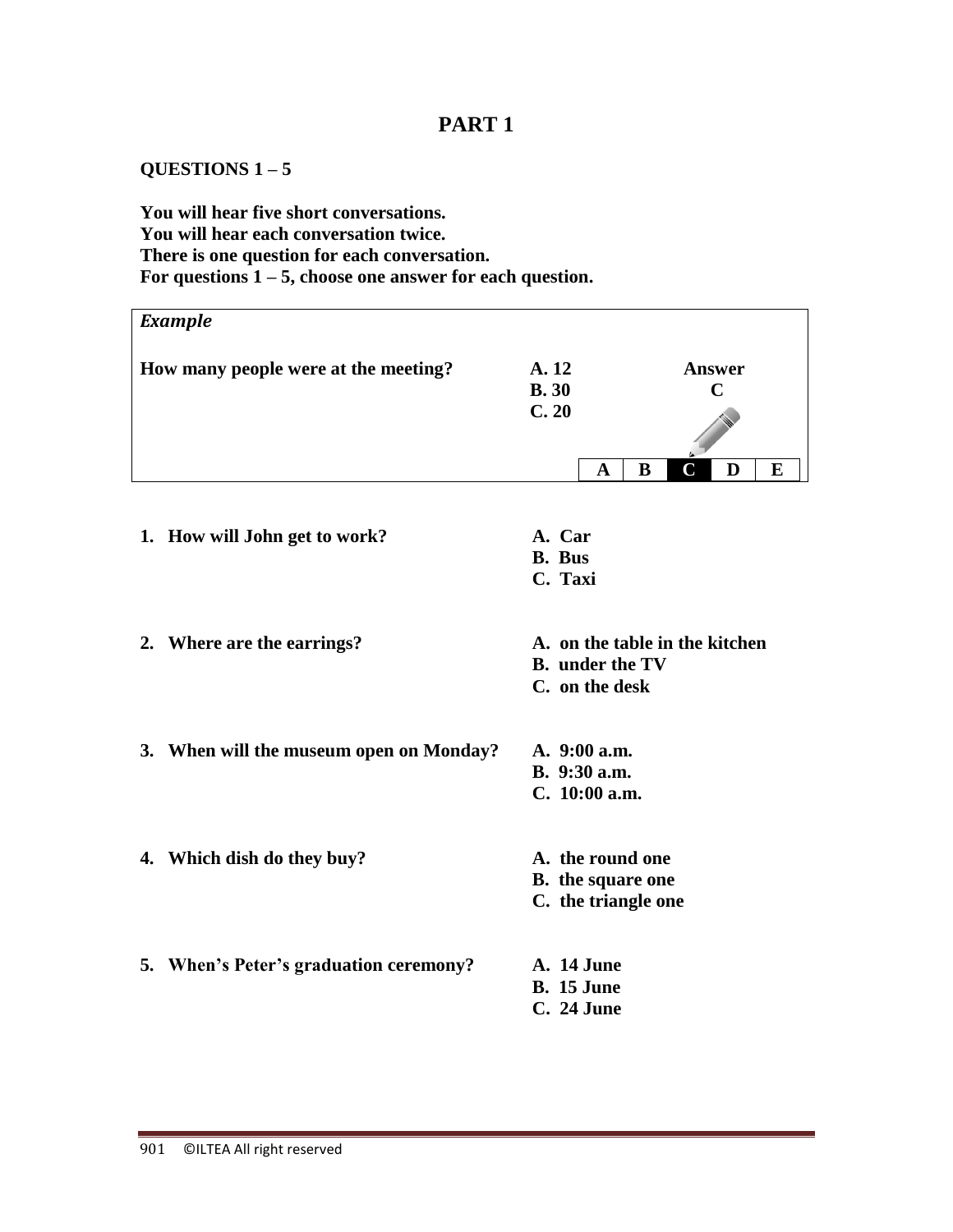### **QUESTIONS 6 – 10**

**Listen to Anne talking to her father about her new class. How does she describe each classmate?**

**For questions 6 – 10, choose a letter A – E for each name. You will hear the conversation twice.**

| <b>Example</b> | <b>Answer</b>                   |
|----------------|---------------------------------|
| <b>Janice</b>  | <b>B.</b> pretty<br>W           |
|                | B<br>$\mathbf C$<br>E<br>A<br>D |

#### **CLASSMATES DESCRIPTIONS**

| 6. | <b>Alfred</b> | A. short       |
|----|---------------|----------------|
|    | 7. Margaret   | <b>B.</b> cute |
| 8. | <b>Robert</b> | C. tall        |
| 9. | Mark          | D. clever      |
|    | 10. Linda     | E. funny       |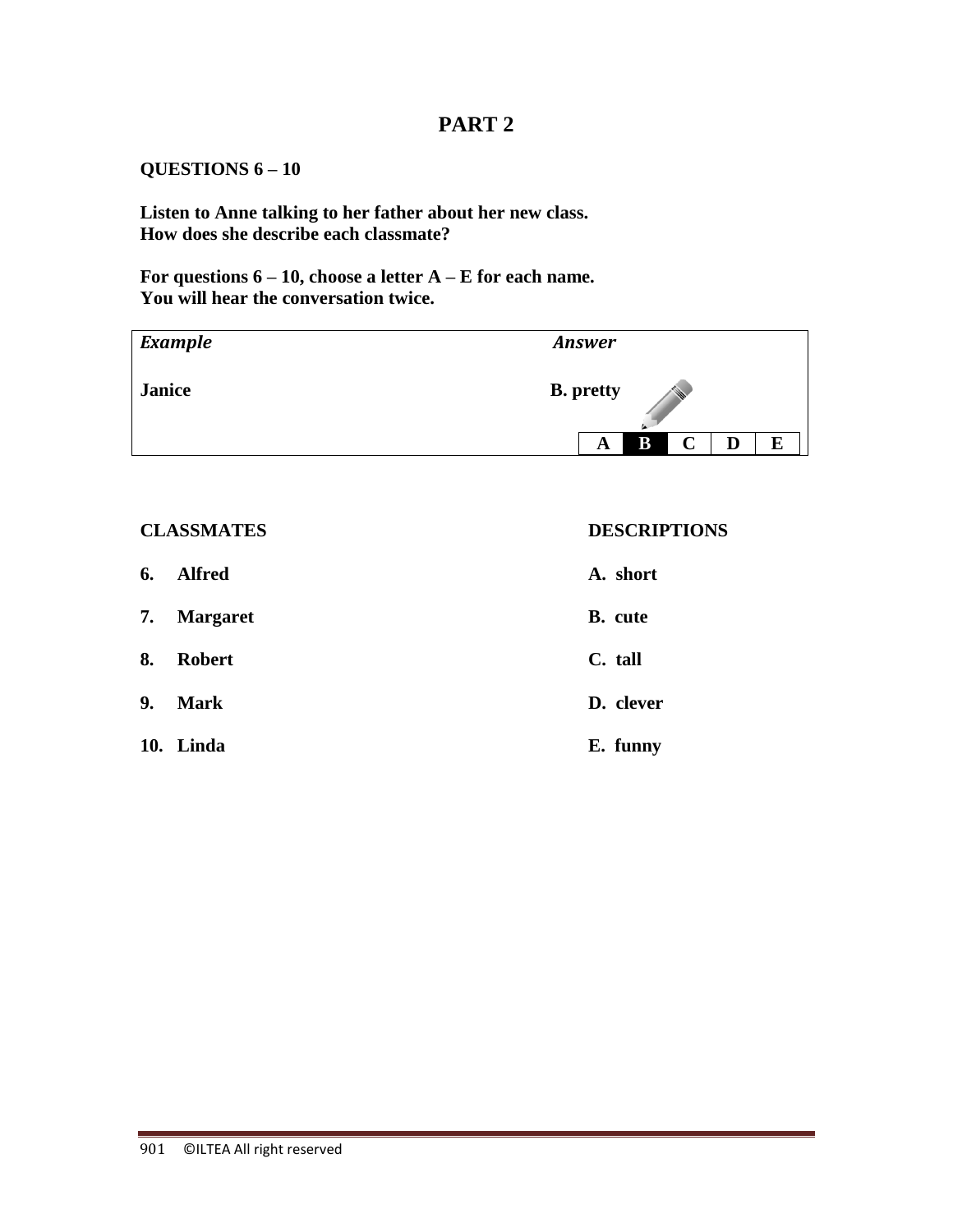### **QUESTIONS 11 – 15**

### **Listen to Jim talking to Debbie about a new library.**

**For questions 11 – 15, choose answer A, B, or C. You will hear the conversation twice.**

| <b>Example</b>                                                                                         |  |                                                                |                                                                                   |  |  |  |  |  |
|--------------------------------------------------------------------------------------------------------|--|----------------------------------------------------------------|-----------------------------------------------------------------------------------|--|--|--|--|--|
| Where is the new library?<br>A. Byng Road<br><b>B. Brighton Road</b><br><b>C. Elm Street</b><br>B<br>A |  | <b>Answer</b><br>$\mathbf C$<br>C                              | D<br>E                                                                            |  |  |  |  |  |
| 11. When did the new library open?                                                                     |  | A. May $15th$<br>B. March 15 <sup>th</sup><br>C. May $16^{th}$ |                                                                                   |  |  |  |  |  |
| 12. How much does a library card cost?                                                                 |  | A. \$10 a year<br><b>B.</b> \$15 a year<br>C. \$50 a year      |                                                                                   |  |  |  |  |  |
| 13. What days is the library open late?                                                                |  |                                                                | A. Monday and Wednesday<br><b>B. Monday and Tuesday</b><br>C. Thursday and Friday |  |  |  |  |  |
| 14. Which bus goes to the new library?                                                                 |  |                                                                | A. number 9<br><b>B.</b> number 90<br>C. number 19                                |  |  |  |  |  |
| 15. When will Jim and Debbie go to the new library? A. Monday                                          |  | <b>B.</b> Tuesday<br>C. Wednesday                              |                                                                                   |  |  |  |  |  |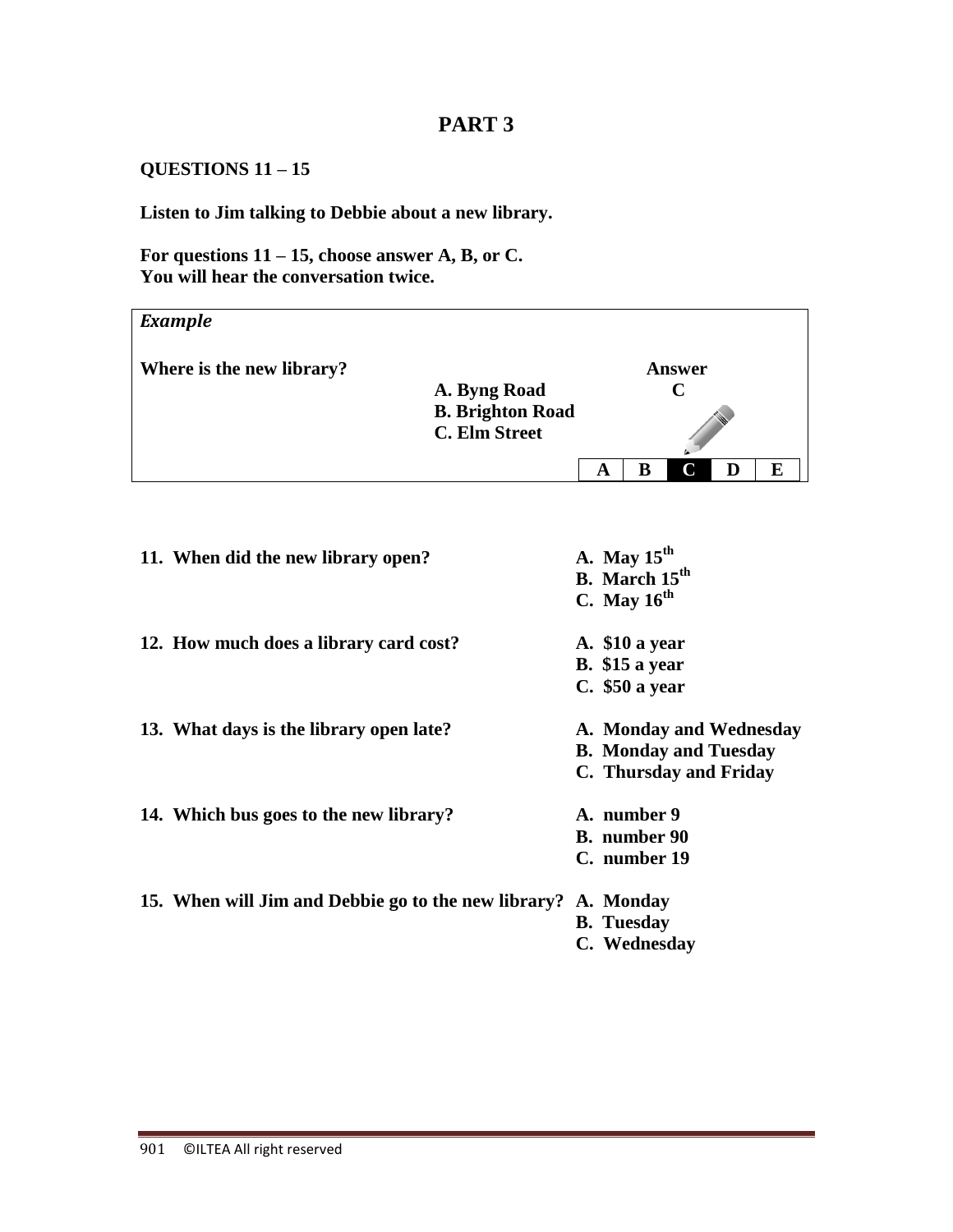### **QUESTIONS 16 – 20**

**You will hear a girl asking for information about a badminton club.**

**Listen and complete questions 16 – 20. You will hear the conversation twice.**

| <b>Example</b>          |                                                                     |                                        |             |   |   |
|-------------------------|---------------------------------------------------------------------|----------------------------------------|-------------|---|---|
| <b>Address:</b>         | A. 37 Part Street<br><b>B. 307 Park Street</b><br>C. 37 Park Street | <b>Answer</b><br>B                     |             |   |   |
|                         |                                                                     |                                        |             |   |   |
|                         |                                                                     | $\bf{B}$<br>$\mathbf A$                | $\mathbf C$ | D | E |
| 16. Opening time:       |                                                                     | A. 10:00 p.m.                          |             |   |   |
|                         |                                                                     | B. 10:00 a.m.<br>C. 10:15 p.m.         |             |   |   |
| 17. Closing time:       |                                                                     | A. 10:00 p.m.<br>B. 10:00 a.m.         |             |   |   |
|                         |                                                                     | C. 10:15 p.m.                          |             |   |   |
| 18. Number of courts:   | A. 50<br><b>B.</b> 55                                               |                                        |             |   |   |
|                         | C. 15                                                               |                                        |             |   |   |
| 19. Cost per hour:      |                                                                     | A. 100 dollars<br><b>B.</b> 10 dollars |             |   |   |
|                         |                                                                     | C. 2 dollars                           |             |   |   |
| 20. Racquet rental fee: |                                                                     | A. 10 dollars                          |             |   |   |
|                         |                                                                     | <b>B.</b> 2 dollars<br>C. 15 dollars   |             |   |   |
|                         |                                                                     |                                        |             |   |   |

# *PARK STREET BADMINTON CLUB*